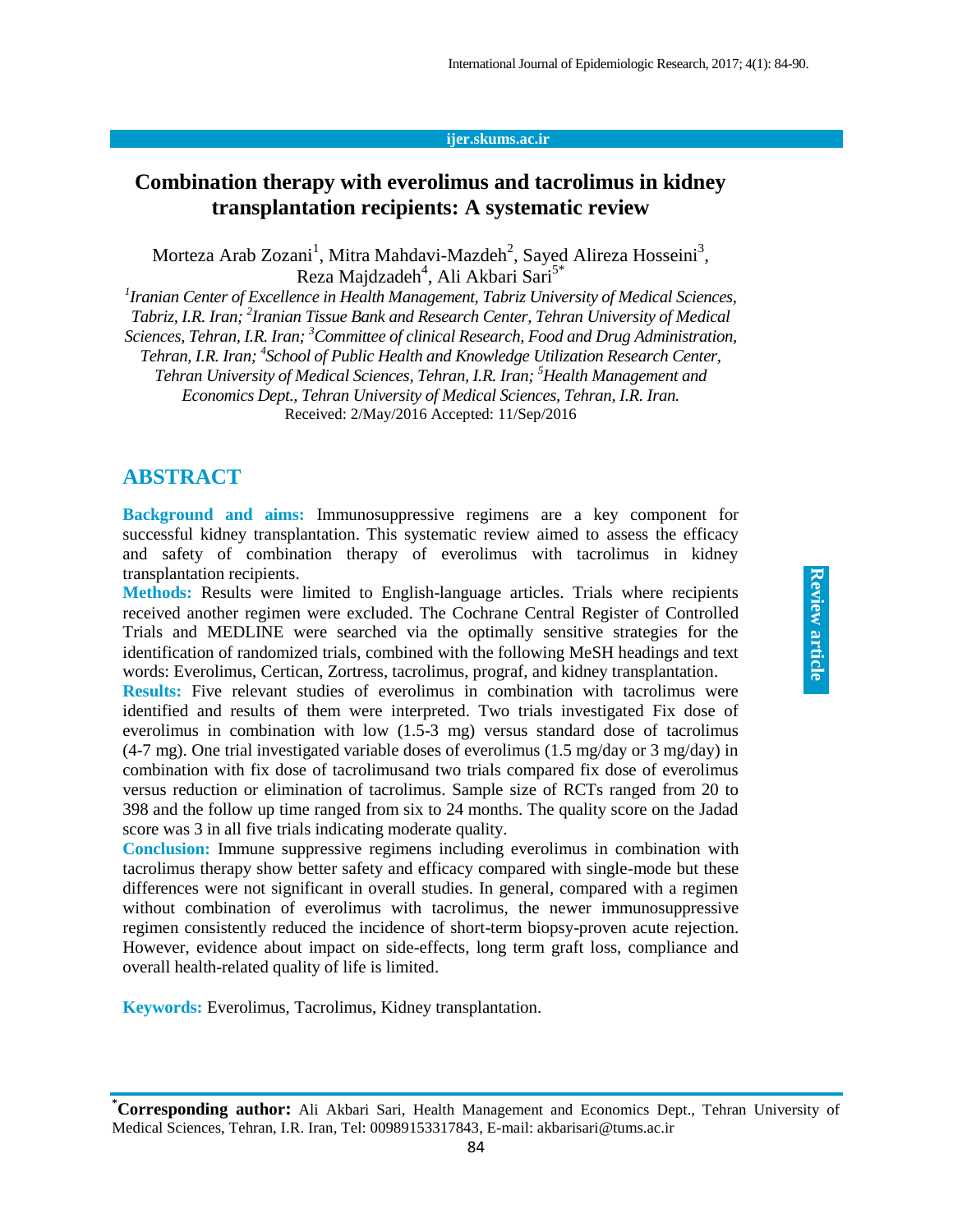# **INTRODUCTION**

The occurrence of end-stage kidney disease is estimated to have reached 1,900,000 people worldwide, of whom 1,455,000 go through dialysis treatment, and the remaining 455,000 are living with a functioning renal allograft. The global rise in the number of patients with chronic kidney disease (CKD) and consequent endstage renal disease (ESRD)necessitate renal replacement therapy is threatening to reach epidemic proportions over the next decade. 1-3 Kidney transplant recipients have better rates of mortality when compared with the general population. The new immunosuppressive drugs have enhanced short-term patient survival up to 95% at 1-2 years, but these data have to be confirmed in long-term follow-up. Additionally, no particular regime has proved to be superior over others with regard to patient survival.<sup>4,5</sup>

Kidney transplantation is the most excellent treatment for patients with ESRD. Data from registries have shown that a functioning kidney improves patient survival at what time compared with patients enrolled on waiting lists, even after adjusting for age, sex, primary renal disease and co-morbidities. 6 From early 70s to late 80s, totally patient survival improved by at least 8% at each of 1, 5 and 10 years post-transplant, and by the late 1990s overall survival with functioning graft at 10 years<br>had reached  $86\frac{\frac{7}{8}}{10}$  However life had reached However, life expectancy in the general population is more than renal transplant recipients, and this has been attributed to increased mortality rates because of cardiovascular diseases, infections and likewise malignancies.<sup>9</sup>

Prevention of acute rejection was the main purpose of immunosuppressive maintenance therapy. However, efforts have been directed to prevent and control the onset of chronic transplant nephropathy and calcineurin toxicity, two of the main causes

of long-term graft loss.The advent of a new type of agents-proliferation signal inhibitors (PSI): Such sirolimus and everolimus) offers an option to agents that block calcineurin. Additionally, PSI is the only immunosuppressive medications that seem to diminish the incidence of malignancy. $10,11$ Mammalian target of rapamycin inhibitors characterize a new, promising therapeutic group of immunosuppressive drugs for kidney transplantation. sirolimus first, and recently everolimus, have been merged to clinical practice. 12

Mammalian target of rapamycin Inhibitors have been increasingly proposed as alternative immunosuppressive agents in renal transplantation because of their inimitable mechanism of action and apparently favorable side effect profile. $^{13,14}$ Everolimus (EVL) was approved for clinical use in Europe in 2005 for the indication of use in de novo renal transplant patients combined with low dose cyclosporine. <sup>15</sup> One option that has been studied to conserve renal function and reduce the risk of cardiovascular adverse events (AEs) is combining an m-TOR inhibitor (everolimus) with tacrolimus for organ transplant recipients.<sup>10</sup> The aims of this review, was to discuss about the safety and efficacy of combination therapy with everolimus and tacrolimus in kidney transplant.

### **METHODS**

All randomized controlled trials where drug regimens contained everolimus in combination with tacrolimus were compared with an alternative drug regimen when treating recipients of a first or subsequent kidney transplant in the post-transplant period were included. There was no restriction by age of recipients, or dosage of immunosuppressive drugs. Results were limited to English language articles. Trials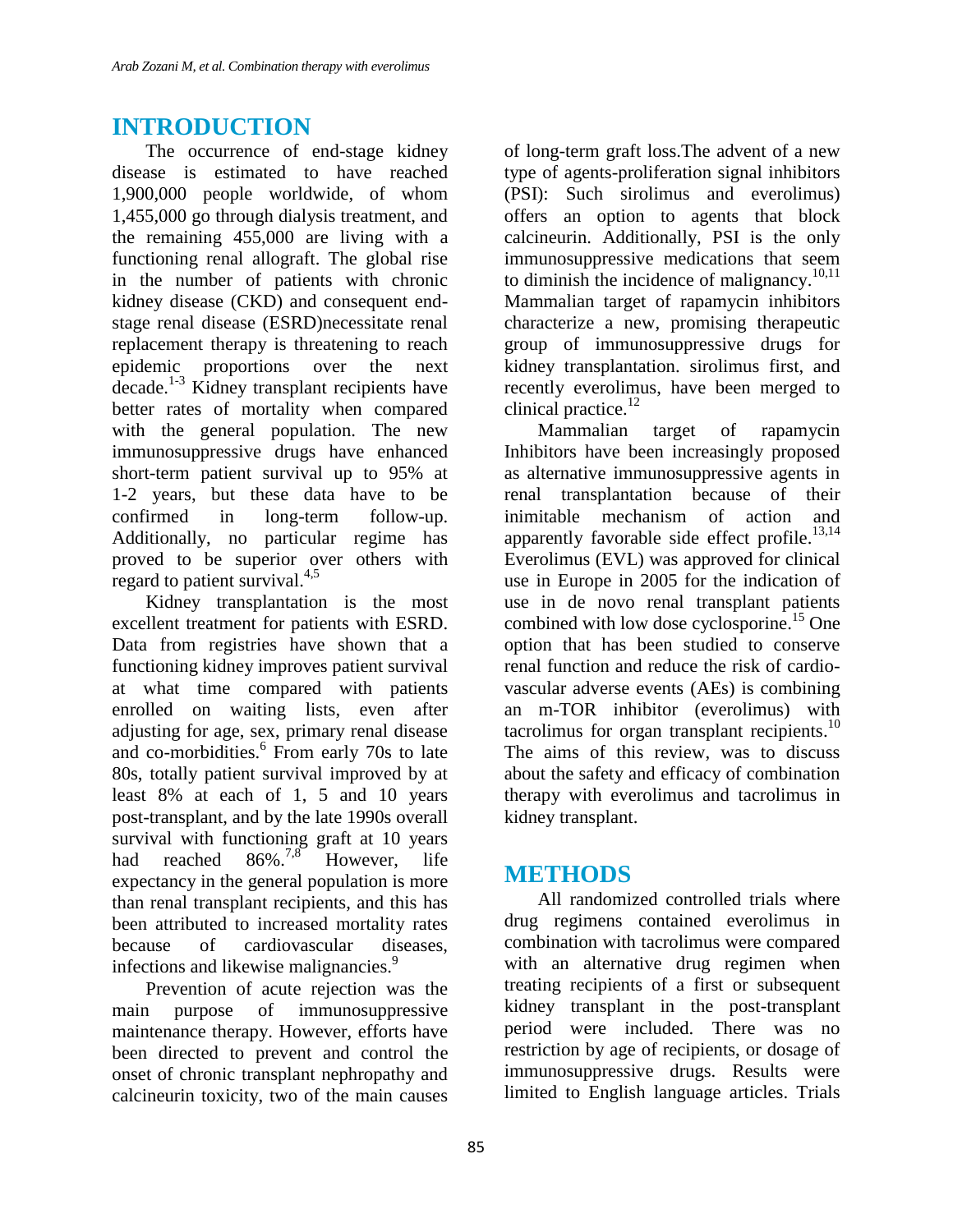where recipients received another regimen were excluded. The Cochrane Central Register of Controlled Trials and MEDLINE was searched via the optimally sensitive strategies for the identification of randomized trials, combined with the following MeSH headings and text words: everolimus, certican, zortress, tacrolimus, prograf, and kidney transplantation. Outcomes assessed were mortality, graft loss, acute rejection, graft function (any measure of creatinine or measured or calculated glomerular filtration rate), infection (including symptomatic cytomegalovirus infection), malignancies, and a variety of treatment-related adverse reactions.The study quality was assessed by two reviewers independently, and any disagreements were resolved by consensus. RCTs were appraised using the JADAD scale(is a procedure to independently assess

the methodological quality of a clinical trial using three items include; randomization, blinding, withdrawals and dropouts).To assess heterogeneity I2 and P were used (Values between 0% and 25% indicated that heterogeneity might not be important. Values between 25% and 50% indicated moderate inconsistency. Values of 50% to 75% were indicated substantial heterogeneity. Values between 75% and 100% indicated considerable inconsistency and p<0.05 indicated high heterogeneity).

#### **RESULTS**

In general, five studies were included in these review and all of them were randomized clinical trial. 16-20 The main features of the final studies are summarized in Table 1.

| <b>Study</b>           | <b>Publication</b> | <b>Study</b> | Number of | Duration of | Arm of study              |                                  |
|------------------------|--------------------|--------------|-----------|-------------|---------------------------|----------------------------------|
|                        | year               | design       | samples   | follow up   | <b>Intervention Group</b> | <b>Comparison Group</b>          |
| Chan, et al.           | 2008               | <b>RCT</b>   | 92        | 6 month     | 1.5 mg EVL+ Low TAC       | $1.5 \text{ mg }$ EVL + Standard |
|                        |                    |              |           |             | $(1.5-3 \text{ mg})$      | $TAC(4-7 mg)$                    |
| Cataneo-davila, et al. | 2009               | <b>RCT</b>   | 20        | 12 month    | $EVL + CNI$ withdrawal    | $EVL + CNI$ reduction            |
| Pascual, at al.        | 2010               | <b>RCT</b>   | 35        | 6 month     | 1.5 mg/day EVL+TAC        | 3 mg/day EVL+TAC                 |
| Holdaas, et al.        | 2011               | <b>RCT</b>   | 398       | 24 month    | EVL+CNI minimization      | EVL+CNI unchanged                |
|                        |                    |              |           |             | $EVL + CNI$ elimination   |                                  |
| Langer, et al.         | 2012               | <b>RCT</b>   | 228       | 12 month    | $EVL+TAC$ (1.5-3 ng/ml)   | $EVL+TAC$ (4-7 ng/ml)            |

**Table 1:** Main characteristics of included studies

*EVL: everolimus; TAC: tacrolimus; RCT: randomized clinical trial; CNI: calcineurin inhibitor*

All Five trials have compared different doses of everolimus in combination with tacrolimus. Two trials investigated fixed dose of everolimus in combination with low (1.5-3 mg/kg) versus standard dose of tacrolimus  $(4-7 \text{ mg/kg})$ .<sup>16,19</sup> One trial investigated variable doses of everolimus (1.5 mg/day or 3 mg/day) in combination with fixed dose of tacrolimus and two trials compared fixed dose of everolimus versus reduction or elimination of tacrolimus. 17,18,20

Most of these trials had two arms, but one trial had three arms and also compared fixed dose of everolimus in combination with tacrolimus minimization or elimination versus fixed dose of everolimus with unchanged dose of tacrolimus.<sup>18</sup> High number outcomes were not reported by all trials or if reported, no comprehensible definitions were provided. For example, four trials reported serum creatinine, four trials reported GFR (eGFR or mGFR), and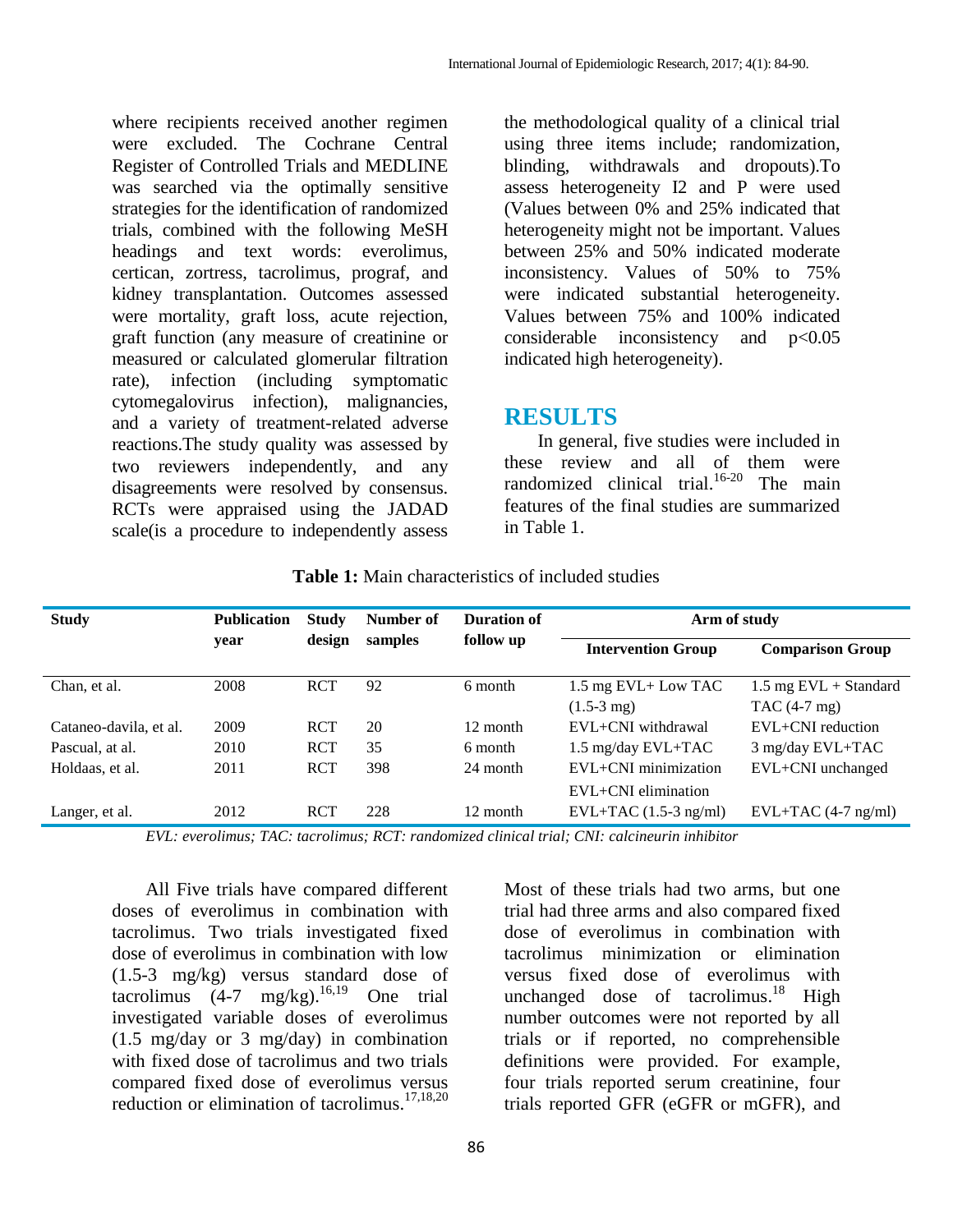two trials reported creatinine clearance.<sup>16-20</sup> Age of participant was different in trials (from 18-65 years, mean age was 46.7). In all, we identified five randomized controlled trials involving 773 patients. Sample size of RCTs ranged from 20 to 398 and the follow up time ranged from six to 24 months.The quality score on the Jadad score was 3 in all five trials indicating moderate quality. All five studies were published as full Journal articles.

All five trials reported mortality.In three of the five studies, no deaths occurred in the study groups.  $16,17,20$  In one study, three deaths occurred in the tacrolimus elimination group, all with no suspected relation to study drug, and there were three deaths in the tacrolimus minimization group, one suspected to be related to study drug and no deaths occurred in the control group.<sup>18</sup> In one study, three deaths occurred in each of the study groups. 19 In all five studies there was no significant difference in mortality between the groups.The main causes of death in different studies were cytomegalovirus infection, viral encephalitis, hemolytic uremic syndrome and invasive as pergillosis.

In four studies of all included studies there was no significant difference in acute rejection between the groups.<sup>16-18,20</sup> One study showed significant difference between two groups of the study (20 cases in low tacrolimus group and 9 cases in standard tacrolimus group,  $P=0.0138$ ).<sup>19</sup> Chan et al reported that 13 Biopsy-proven acute rejection (BPAR) occurred in 13 patients: seven in the low tacrolimus group (14%) and six in the standard tacrolimus group  $(14%)$   $(P=0.872).$ <sup>16</sup> Cataneo-davila et al reported that one patient in the tacrolimus reduction group experienced an acute rejection episode (Banff grade Ib), and two patients in tacrolimus reduction group and one patient in tacrolimus withdrawal group demonstrated borderline changes, all related to everolimus blood concentration less than

3 ng/mL $^{17}$  In one study, three acute rejections occurred in each of the study groups; Acute rejection incidence rate was similar in both groups: 3(20%) for low everolimus group (A) and 3(15%) for high everolimus group (B). Acute rejections in group A were IA  $(n_1)$ , IB  $(n_1)$ , and IIB (n\_1), whereas in group B, they were IA  $(n_1)$ , IB  $(n_1)$ , and antibody-mediated rejection  $(n_1)$ .<sup>20</sup> Holdaas et al reported 7 BPAR in tacrolimus elimination group, 8 BPAR in tacrolimus minimization group and 3 BPAR in everolimus unchanged group, all differences were not significant.<sup>18</sup>

In four studies of all included studies there was no significant difference in acute rejection rate between the groups.  $16-18,20$ One study showed significant difference between two groups of the study.<sup>19</sup> In one study no graft loss was registered in each of the study groups. <sup>17</sup> In one study, one graft loss occurred in the standard tacrolimus group and no graft loss occurred in low tacrolimus group.<sup>16</sup> One study reported one graft loss, but it is not mentioned in which group it occurred. <sup>20</sup> Holdaas et al reported 8 graft losses in tacrolimus minimization group, 4 in tacrolimus elimination group and 6 in control group, differences between groups were of no significant.<sup>18</sup> Langer et al reported 8 graft losses in low tacrolimus group and 2 graft losses in standard tacrolimus group, this difference was significant between two groups of study. <sup>19</sup> Overall mean graft loss was 0-7% in these studies. The main reasons for graft loss were: Thrombotic microangiopathy, necrosis, kidney bleeding with possible infected arterial anastomoses, immunosuppression withdrawal, and technical issues and acute rejection.

Renal function has been reported in several studies by various indices, including serum creatinine (sCr), creatinine clearance (CrCl) and glomerular filtration rate (GFR). There was no significant difference in renal function between all included studies. In Chan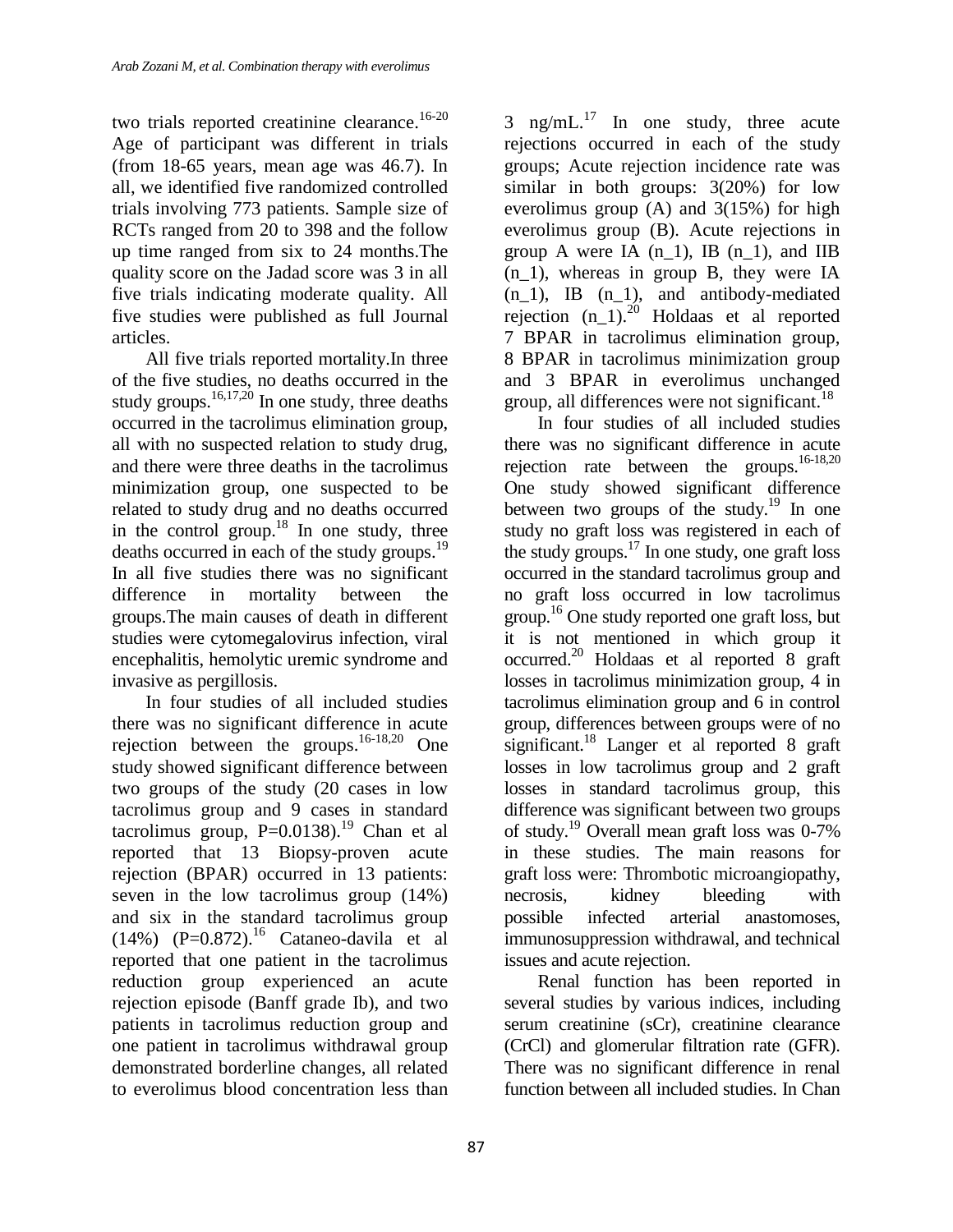et al Mean serum creatinine at six months was 118±41 mol/L (1.33±0.46 mg/dL) for the whole study population, and  $112\pm31$  mol/L (1.26±0.35 mg/dL) and 127±50 mol/L  $(1.44\pm0.57 \text{ mg/dL})$  in the low and standard tacrolimus groups, respectively. Estimated GFR(Nankivel) and creatinine clearance for the total study population at six months were both very well preserved (mean GFR 69.0±22.3 mL/min; mean creatinine clearance 75.2±27.9 mL/min) and there were no significant differences amongtwo treatment groups. <sup>16</sup> Cataneo-davila et al reported that at 12 months after conversion to everolimus therapy, no significant difference among baseline concentrations and those at month 12 for both Scr and eGFR was observed in each study group. At baseline and at 12 months, Scr and eGFR concentrations in group one were 1.27±0.35 mg/dL vs 1.24±0.4 mg/dL (not significant) and 72.4±19.8 mL/min vs  $76.2 \pm 22.6$  mL/min (not significant), respectively, and in group 2 were  $1.27 \pm 0.36$ mg/dL vs 1.25±0.3 mg/dL (not significant) and 66.2±12.9 mL/min vs 66.2±13.7 mL/min (not significant), respectively.<sup>17</sup> In Langer et al study, At Month 12, mean eGFR was higher in the tacrolimus 1.5–3 ng/ml group versus the 4–7 ng/ml group (57.1±19.5 vs. 51.7±20 ml/min/1.73 m2, respectively; treatment difference: 5.3 ml/min/1.73 m2; 95% CI: -0.2, 10.9) although statistical significance was not observed  $(P=0.0299)$  at the level of 0.025. A post-hocANOVA of the eGFR (MDRD) difference at Month 12 adjusting for the eGFR (MDRD) value at Month 3 (start of different treatment regimens) as a sensitivity analysis yielded similar results  $(P=0.0445)$ .<sup>19</sup> In Holdaas et al study, renal function measured with GFR was stable in all groups to month 24. 18

Differences in adverse events between treatment groups were not statistically significant in all studies.The main adverse events of interest to clinicians included hypertension, diabetes mellitus, and

malignancies. The most frequent serious adverse events were urinary tract infection.  $16,18-20$ Then, edema, peripheral edema, and anemia were the most frequently reported in the literature.Adverse events with a suspected relation to everolimus were reported in 30 patients and 24 patients in the low and standard tacrolimus groups, respectively.<sup>16</sup> One study reported there was no opportunistic viral or bacterial infection which could be assessed as a serious adverse event.<sup>17</sup> Other adverse events reported in all studies included; hypercholesterolemia, dyslipidemia, hyperlipidemia, hypokalemia, diabetes mellitus, hypertriglyceridemia, diarrhea, constipation, pyrexia, procedural pain, hypertension, Lymphocele, proteinuria, acne, headache and insomnia.

## **CONCLUSION**

Clinical trials have confirmed that the everolimus, in combination with low dose tacrolimus, is effective in preventing rejection episodes and graft loss. We identified a total of 5 relevant studies in literature that specifically evaluated combination therapy of everolimus with tacrolimus in kidney transplant recipients. 773 patients participated in these studies. Results of the present study do not enable us to make any favorable statement about the use of CNI elimination rather than CNI reduction to preserve graft function.Our review suggests that immunosuppressive regimens including everolimus in combination with tacrolimus therapy show better safety and efficacy compared with single-mode, but these differences are not significant in overall studies. In general, compared with a regimen without combination of everolimus with tacrolimus, the newer immunosuppressive regimen consistently reduced the incidence of short-term biopsy-proven acute rejection. However, evidence of the impact on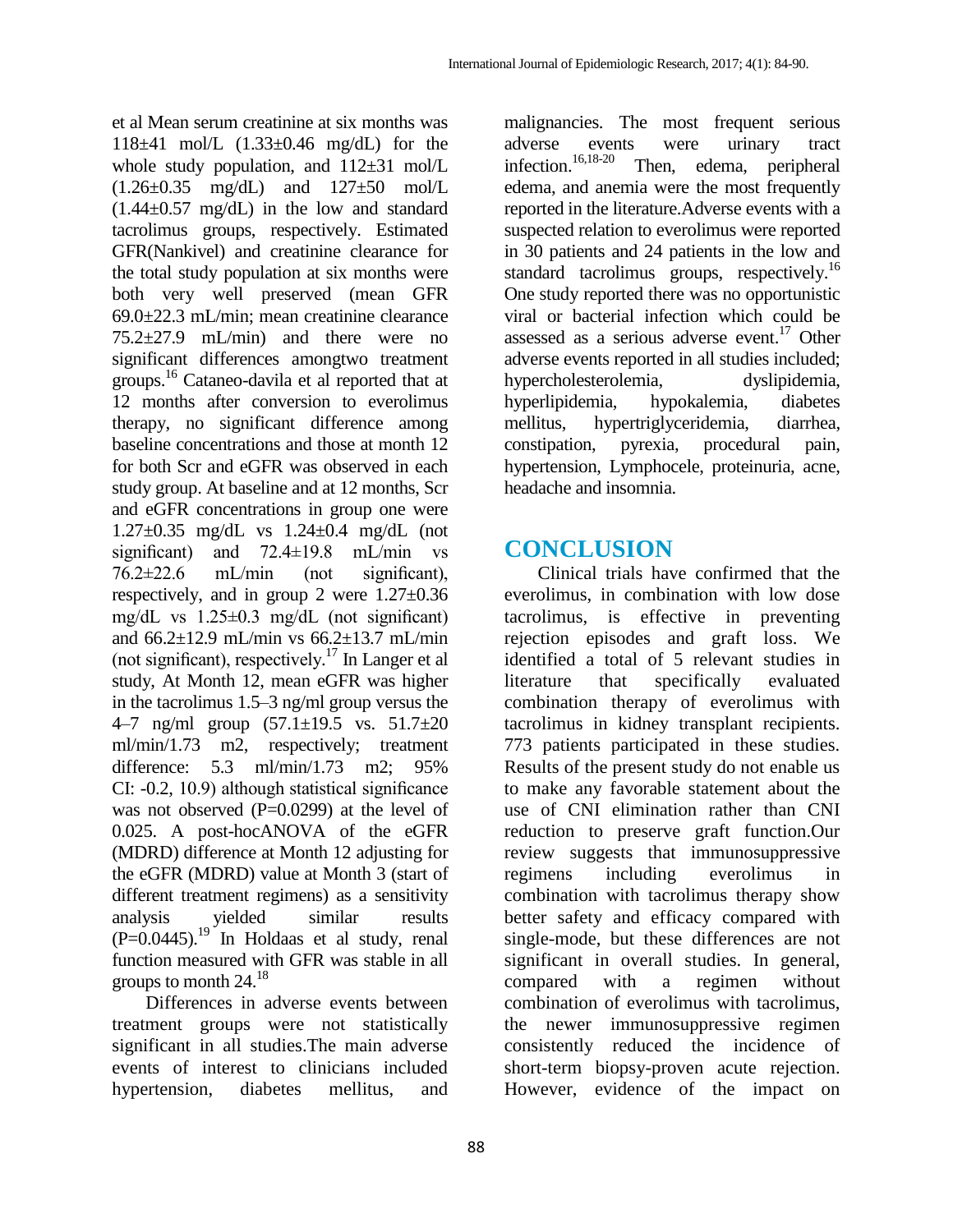side-effects, long term graft loss, compliance and overall health-related quality of life is limited. Differences between the various modes of combination therapy (include reduction, elimination or fix dose of each drug) are generally not significant in the included studies. Everolimus was also associated with the lowest incidence of dyslipidemia, new-onset diabetes mellitus (NODM), and wound healing postponement in kidney transplant recipients receiving reduced tacrolimus. Data about combination therapy of everolimus with tacrolimus are much less in kidney transplantation, but evidence to date suggests combination therapy in kidney transplant recipients. Long-term hard endpoint data from methodologically robust randomized trials are still required.

#### **CONFLICT OF INTEREST**

The authors declare no conflict of interest.

### **ACKNOWLEDGEMENT**

We would like to thank all individuals who cooperated in this research and helped us to fill out the study.

### **REFERENCES**

1. Jurgensen JS, Arns W, Hass B. Cost-effectiveness of immunosuppressive regimens in renal transplant recipients in Germany: a model approach. Eur J Health Econ. 2010; 11(1): 15-25.

2. Jurgensen JS, Ikenberg R, Greiner RA, Hosel V. Cost-effectiveness of modern mTOR inhibitor based immunosuppression compared to the standard of care after renal transplantation in Germany. Eur J Health Econ. 2015; 16(4): 377-90.

3. Gamboa O, Montero C, Mesa L, Benavides C, Reino A, Torres RE, et al. Cost-effectiveness analysis of the early conversion of tacrolimus to mammalian

target of rapamycin inhibitors in patients with renal transplantation. Transplant Proc. 2011; 43(9): 3367-76.

4. Tedesco Silva H, Jr., Cibrik D, Johnston T, Lackova E, Mange K, Panis C, et al. Everolimus plus reduced-exposure CsA versus mycophenolic acid plus standard-exposure CsA in renal-transplant recipients. Am J Transplant. 2010; 10(6): 1401-13.

5. Budde K, Becker T, Arns W, Sommerer C, Reinke P, Eisenberger U, et al. Everolimus-based, calcineurin-inhibitor-free regimen in recipients of de-novo kidney transplants: an open-label, randomised, controlled trial. Lancet. 2011; 377(9768): 837-47.

6. Campistol JM, de Fijter JW, Nashan B, Holdaas H, Vitko S, Legendre C. Everolimus and long-term outcomes in renal transplantation. Transplantation. 2011; 92(3): S3-26.

7. Matas AJ, Humar A, Payne WD, Gillingham KJ, Dunn DL, Sutherland DE, et al. Decreased acute rejection in kidney transplant recipients is associated with decreased chronic rejection. Ann Surg. 1999; 230(4): 493-8.

8. Boots JM, Christiaans MH, van Hooff JP. Effect of immunosuppressive agents on long-term survival of renal transplant recipients: Focus on the cardiovascular risk. Drugs. 2004; 64(18): 2047-73.

9. Marcen R. Immunosuppressive drugs in kidney transplantation: Impact on patient survival, and incidence of cardiovascular disease, malignancy and infection. Drugs. 2009; 69(16): 2227-43.

10. Giron F, Baez Y, Nino-Murcia A, Rodriguez J, Salcedo S. Conversion therapy to everolimus in renal transplant recipients: results after one year. Transplant Proc. 2008; 40(3): 711-3.

11. Giron F. Critical appraisal on the use of everolimus in renal transplantation as an immunosuppressant to prevent organ transplant rejection. Transplant Res Risk Manage. 2010; 2: 11-4.